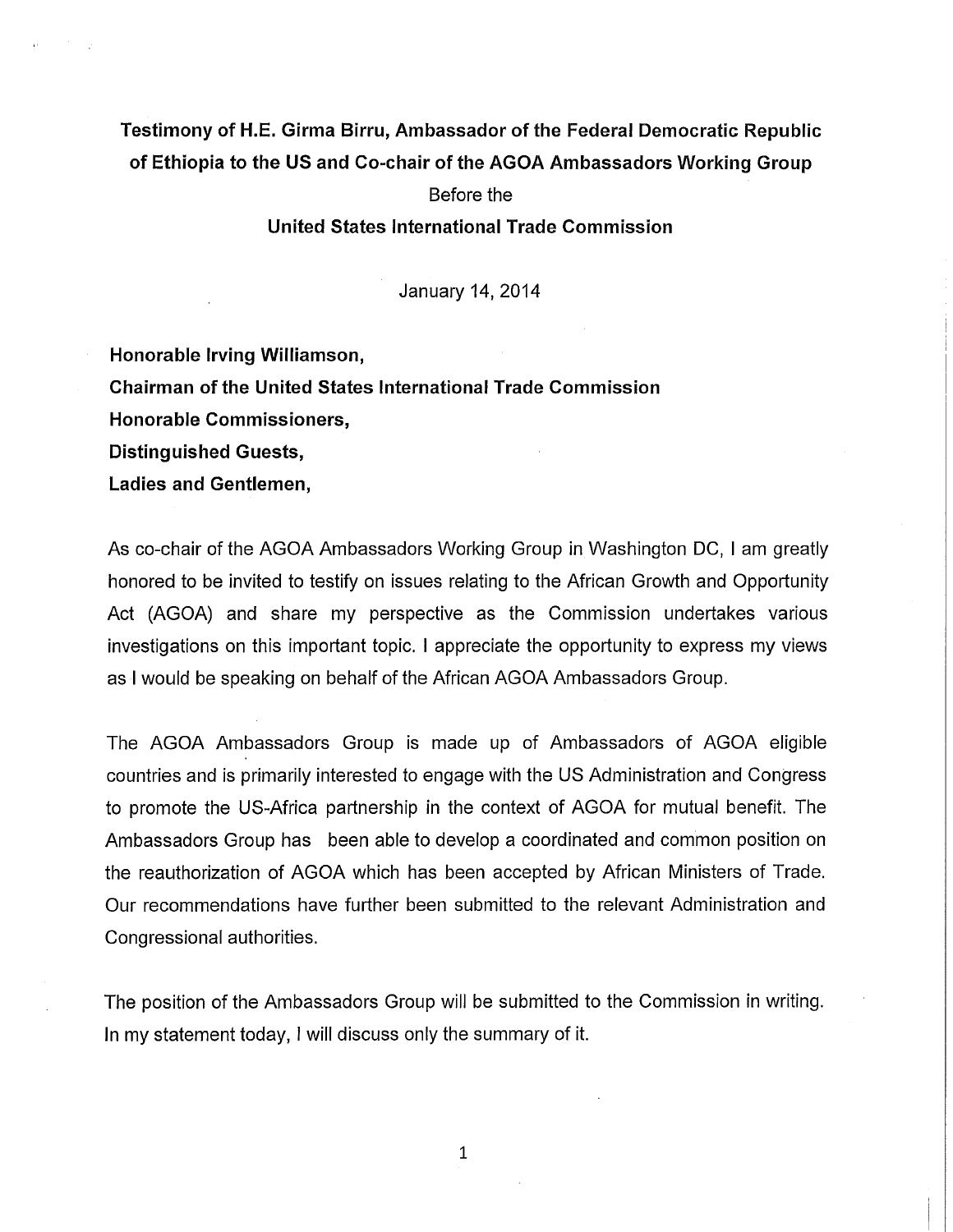#### **Honorable Chairman,**

As the most significant legislative initiative, AGOA remains the central pillar of US-Africa trade and economic cooperation. AGOA embodies our joint aspiration that sub-Saharan African (SSA) countries become a full-fledged member of the global economy. The authors of the Act had envisaged that AGOA could create a meaningful opportunity for beneficiary countries in SSA to fundamentally change the structure of their economies. The expectation was that AGOA would become a catalyst for economic growth and free markets by way of providing market access to qualifying SSA countries. It was also believed that AGOA would help accelerate Africa's integration to global markets through trade and investment.

No one doubts that AGOA has made a significant impact on exports of SSA countries and has helped to generate jobs in both Africa and the US. Although energy-related exports constitute the major share of AGOA exports to US markets, products from the textile and apparel sector have also gained visibility and prominence in US-Africa trade. It is true that exports from Africa have not flooded the US market as many hoped they would when AGOA was enacted in 2000. That, however, does not mean AGOA has not offered a meaningful opportunity for eligible African countries to transform their economies.

The challenge is rather in the effective utilization of the opportunity AGOA offers. Very few countries made use of the opportunity due to supply side constraints, mostly having to do with the lack of infrastructural and institutional capacities. At this juncture, AGOA eligible countries have recognized that they need to address these supply-side constraints which have hindered the effective utilization of AGOA by developing a coordinated and strategic response at the national level. Upon the decision of our Ministers of Trade that each AGOA eligible country should develop its own national AGOA response strategy, many countries have begun to work on their own national strategies to ensure that the AGOA opportunity is better utilized. This exercise is based on the realization that mere reauthorization is not going to lead to any dramatic results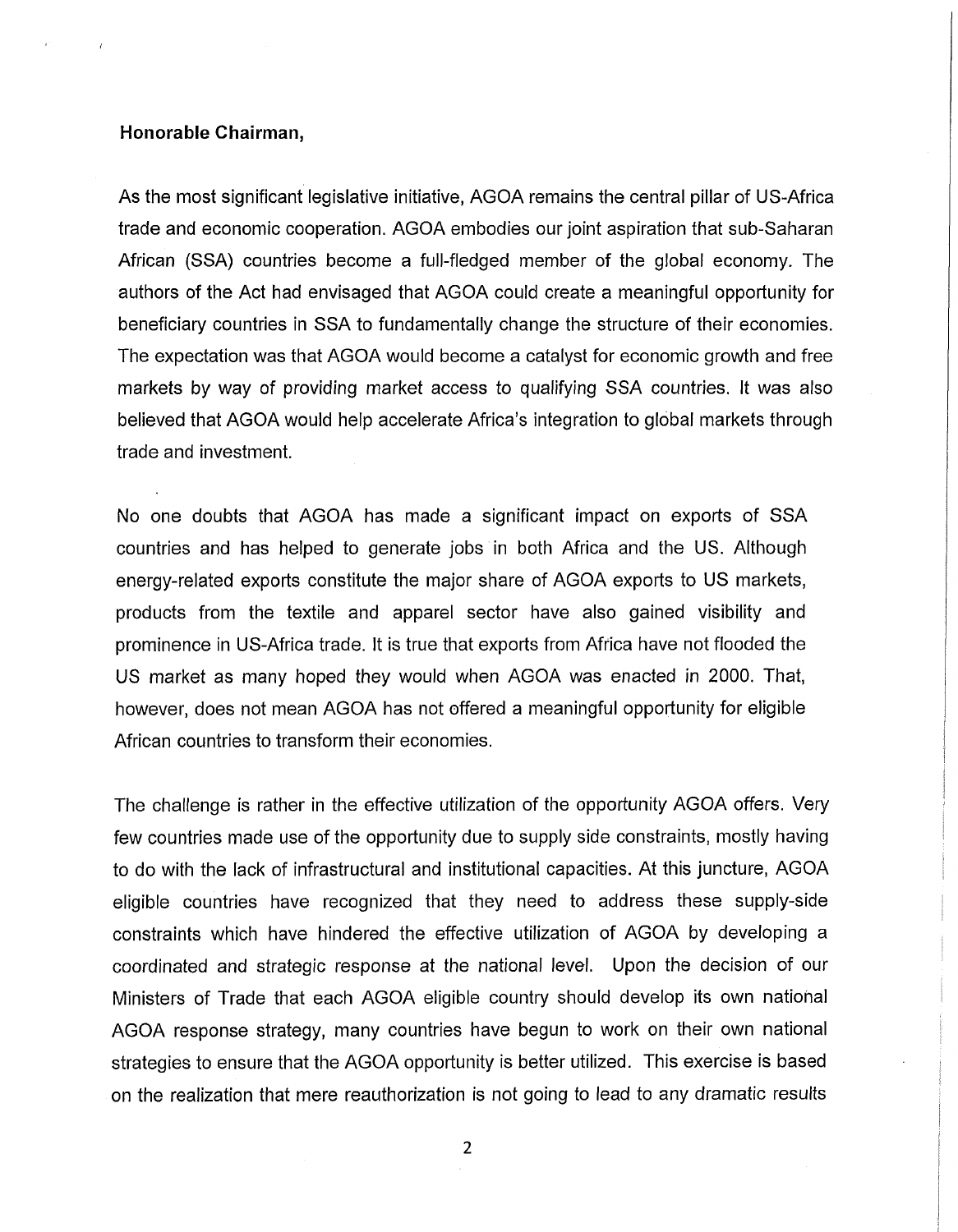unless beneficiary countries change the way they do business. Through this strategic exercise, beneficiary countries are able to identify key supply side constraints that impede the performance of the export sector and suggest appropriate support programs and policy interventions to overcome them. Such a strategic approach, I believe, will also make it more convenient for the US to support African countries in this endeavor. During the 2013 AGOA Forum, the African Ministers of Trade have requested that the US consider developing an AGOA compact to help ensure that countries that are undertaking a serious exercise to increase their AGOA exports should be able to get enough support to undertake the required policy and program interventions needed to overcome supply side constraints. Countries that have developed their national strategies can sign a compact that would lay out a clear road map for overcoming capacity constraints. The Compact would also have a rigorous monitoring and evaluation framework that helps track the performance of each country in terms of utilizing the AGOA opportunity.

## **Honorable Chairman,**

Without losing sight of the need for the seamless reauthorization of AGOA in a timely manner (about which we have strong reassurance both from the Congress and the Obama Administration), it will be, very useful to have a discussion on how AGOA can be enhanced further. As African countries strive to improve the trading environment and build an industrial economy through trade and technology transfer, the enhanced AGOA that we envisage for the next decades should go beyond market access by strengthening technical assistance and capacity-building initiatives to African entrepreneurs and businesses. This may also include different types of incentive packages for US companies investing in non-extractive sectors in Africa, facilitating more business to business interaction.

Having raised this general observation, I would like to raise a couple of points for your considerations in the context of the investigations the Commission is undertaking. Specifically, I would like to say a few words on 1) the importance of the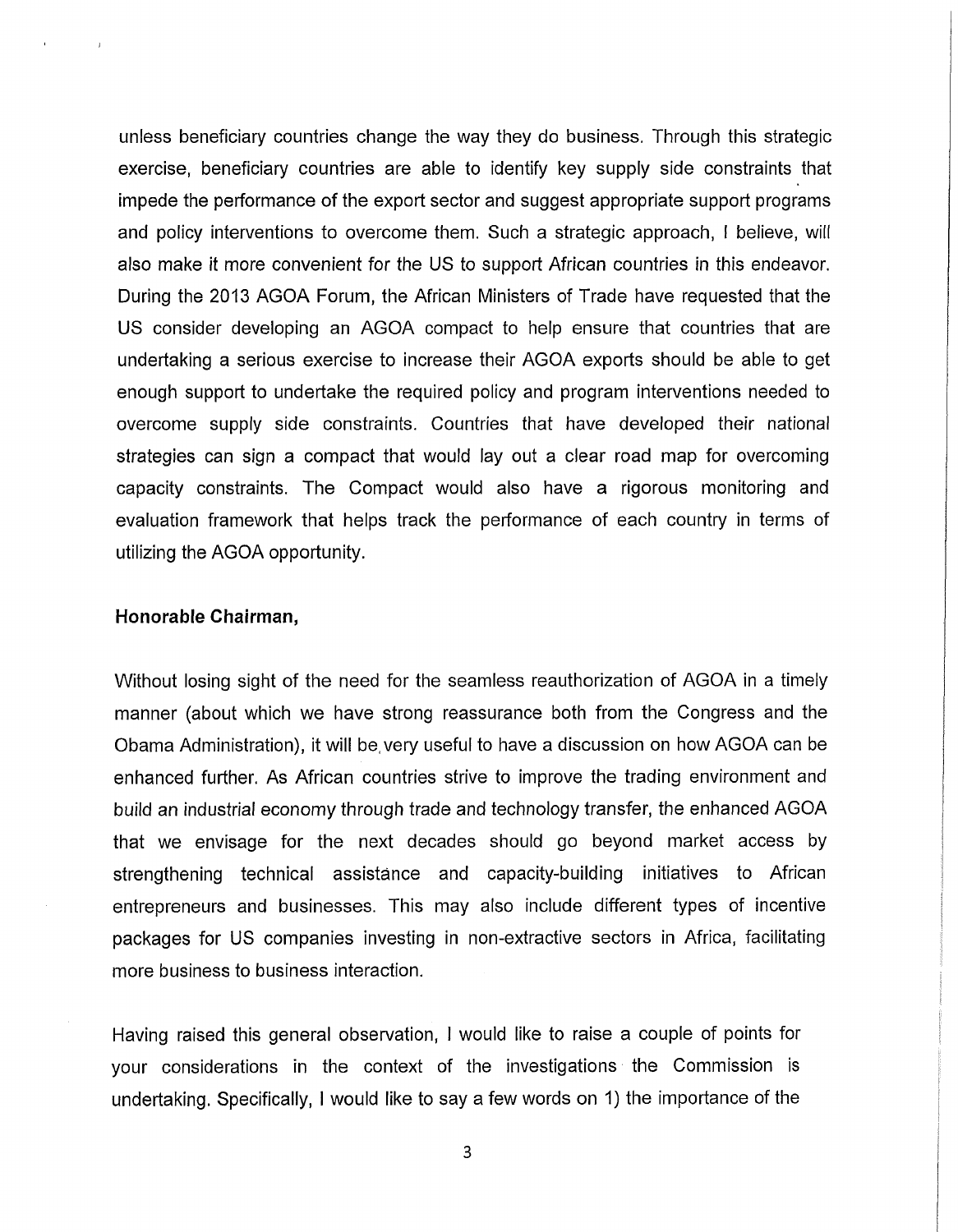role of AGOA in regional integration and 2) the issue of the relevance of the Economic Partnership Agreements (EPAs) of the European Union in the discussion of AGOA reauthorization.

#### **Honorable Chairman,**

As you very well know, Africa is the least integrated region in the world. The political, economic and geographic fragmentation of Africa has created a number of barriers to trade, investment and the operation of supply chains. As a result, Africa is the most expensive region with which to trade in the world. Intra-regional trade is the lowest in the world and has been cited as a crucial but often absent component of economic development in the SSA. Regional integration efforts are one way to improve these intra-African trade ties, and AGOA calls for expanding U.S. assistance to sub-Saharan Africa's regional integration efforts.

Understandably, some may express concern about the pace of economic integration in Africa. The eight Regional Economic Communities (RECs) of Africa which are the building blocks for integration have, for various reasons, demonstrated slow pace of integration which may have to do with prioritization of regional integration issues, proliferation of initiatives that leads to lack of harmonization of policies and activities, low level institutional mechanisms, poor infrastructural facilities etc.

There is, however, a need to recognize that economic integration will not happen overnight. Compared to similar exercises elsewhere, including that of the European Union, the pace of regional integration in Africa is still commendable. Although the process of integration has taken some time, Africa is committed to regional commercial and economic integration. In their annual summit in 2012, African Heads of State have decided that a Continental Free Trade Area should be created by 2017, bringing forward the date by 11 years, in a remarkable show of earnestness for faster regional integration. The decision also reflects the increased recognition that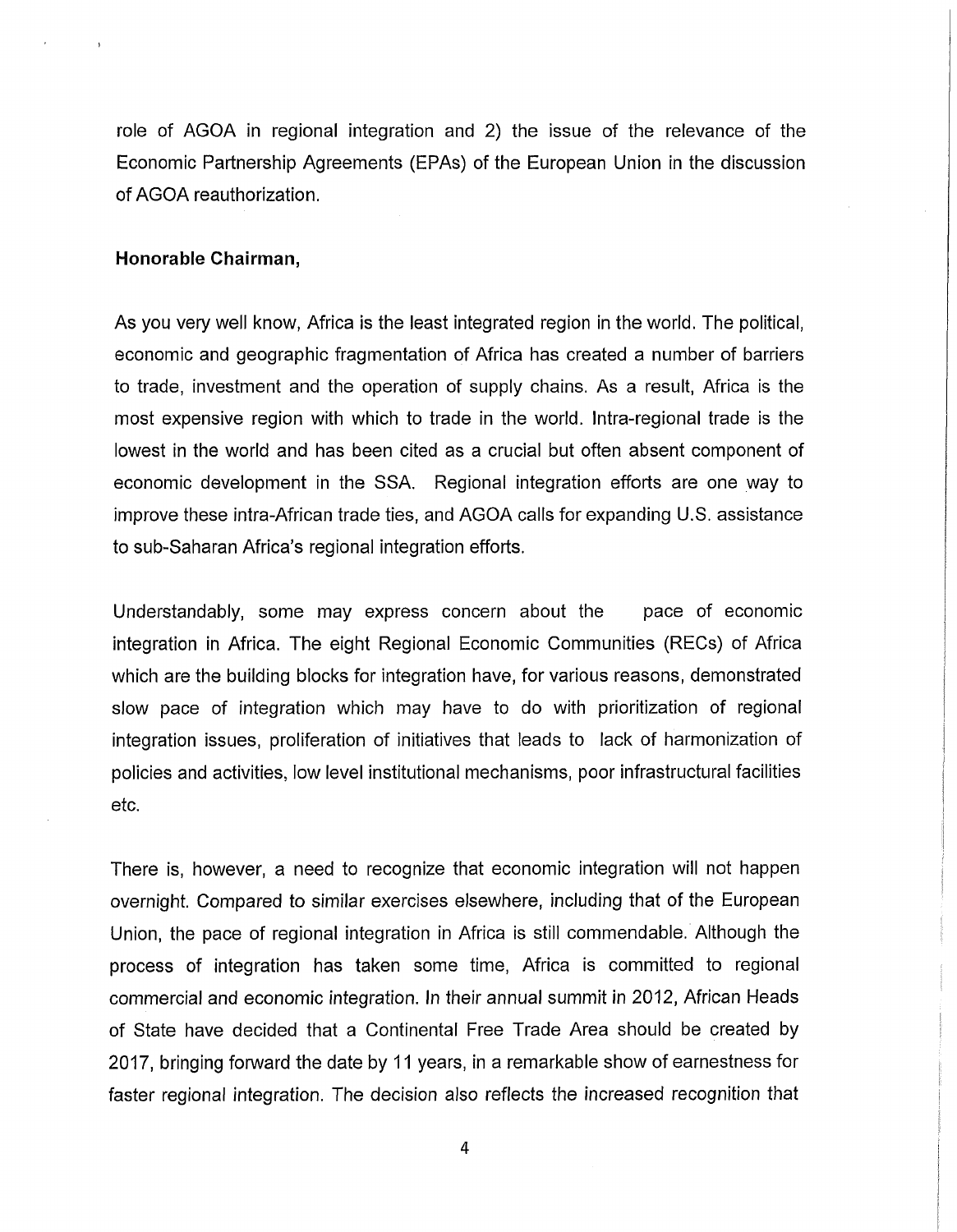the emergence of regional markets is central to Africa's integration into the global economy. Expected gains from greater economic integration for the continent include economies of scale as new markets open up, lower transaction costs and, more generally, a lower cost of doing business within the region. Regional integration should also help attract U.S. investors hoping to benefit from economies of scale because working with the entire region reduces transactions costs for U.S. exporters compared to having to deal with each member country separately.

AGOA has a critical role in Africa's integration efforts. Gradually, AGOA is adding momentum to regional integration by, among other things, helping promote regional value chains. To give a specific example, before Madagascar lost its illegibility, a typical example in the production of garment was that cotton was sourced from Zambia, fabrics from Lesotho and Mauritius, zippers from Swaziland and assembled in Madagascar. There is no question that similar types of cross-border value chains can be developed for many AGOA export products if proper regional strategy is put in place.

More empirical evidences could be cited that show the existence of strong consistency between AGOA and Africa's regional integration and that this is critical for the development and economic transformation of the continent. Reauthorizing AGOA would, therefore, promote regional integration by ensuring that the program continues to play a constructive economic role in supporting regional integration. In so doing, efforts should be made to include provisions reinforcing African efforts to meet its integration goals.

In this context, I would like to point out the imminent danger of introducing graduation provisions in AGOA. Such a measure would run against ongoing efforts to strengthen Africa's regional integration and boost intra-African trade. The issue of graduation at this stage of US-Africa partnership would be punitive and may be counter-productive to economic growth and regional integration in the SSA region. Furthermore, graduation would destroy industries at enormous economic and social costs to affected countries.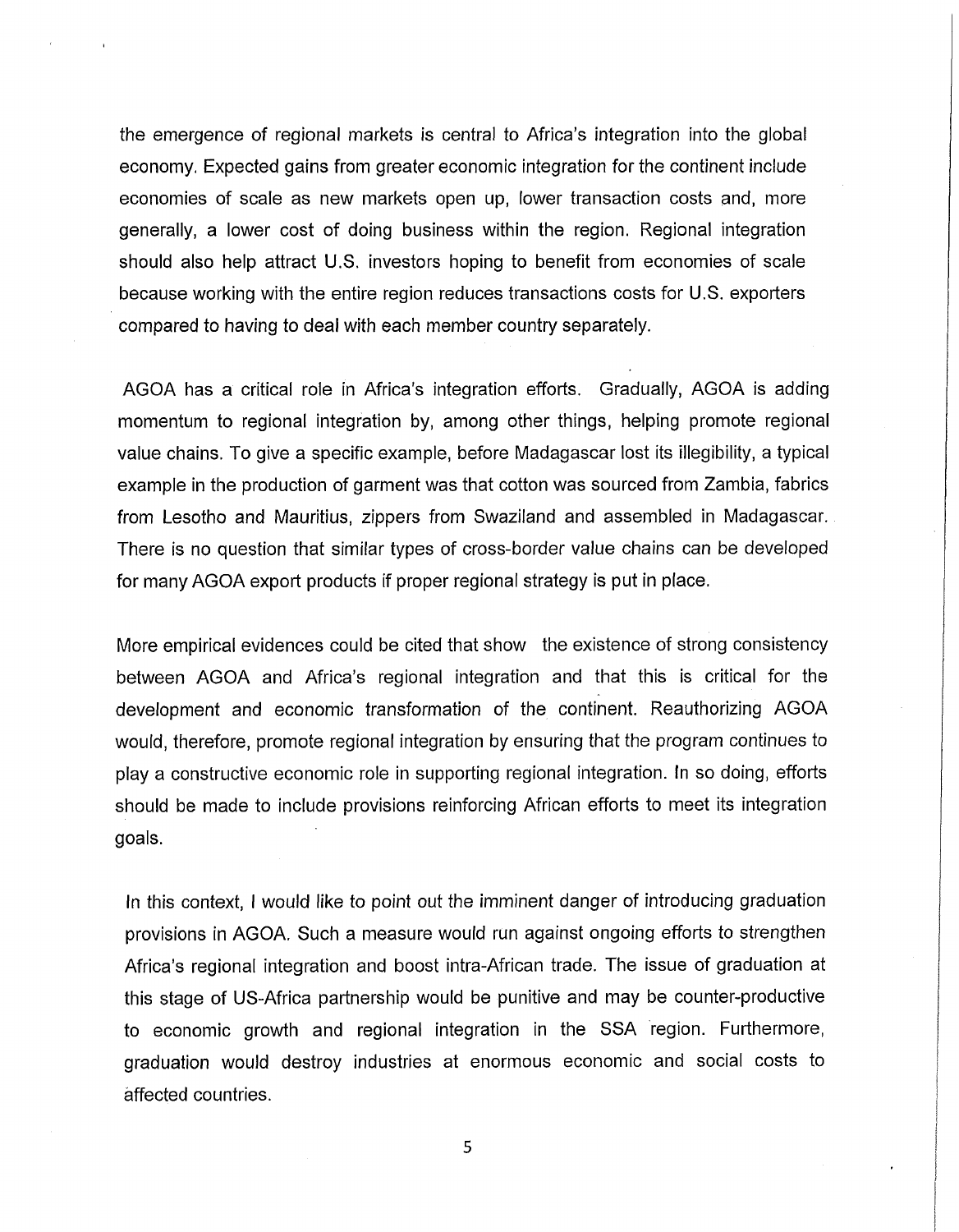#### **Honorable Chairman,**

My other point has to do with the relevance of the European Union's Economic Partnership Agreements (EPAs) in the current discussion of the reauthorization of the AGOA Act. In light of economic improvements in the region, it has been observed that some are now calling for a greater focus on two-way trade in AGOA. Also since the European Union (EU) has concluded an Economic Partnership Agreement (EPA) with some countries that constitute the various African economic communities, there are calls to negotiate FTAs with African countries.

At the outset, I would like to emphasize that the discussion on the reauthorization of AGOA may not constitute an appropriate platform to discuss reciprocal trade or EPA type arrangements with the US. Secondly, I think it will not be prudent if we were to repeat the mistakes done with EPAs, which created a divisive environment that undermines Africa's regional integration by throwing an unnecessary spanner into the current wheels of regional integration. In my former capacity as Trade and Industry Minister of the Federal Democratic Republic of Ethiopia and party to the negotiations, I can attest to you that EPAs were not a success story. Currently, it is only South Africa that has a functioning preferential agreement with EU. This, I believe, should be considered as an exception and should be viewed in its own merit.

It should also be noted that negotiating reciprocal trade arrangements takes many years (it has taken over lOyears in the case of the EPAs), and any suggestion that AGOA beneficiaries could negotiate and conclude an FTA with the US before the expiry of AGOA in September 2015 would be unrealistic. What would be prudent, in my humble opinion, is to delay any request for FTA until such a time as African countries have fastened the pace of regional integration by completing negotiations for a continental FTA and customs union. Premature negotiations would negatively affect the pace of regional integration.